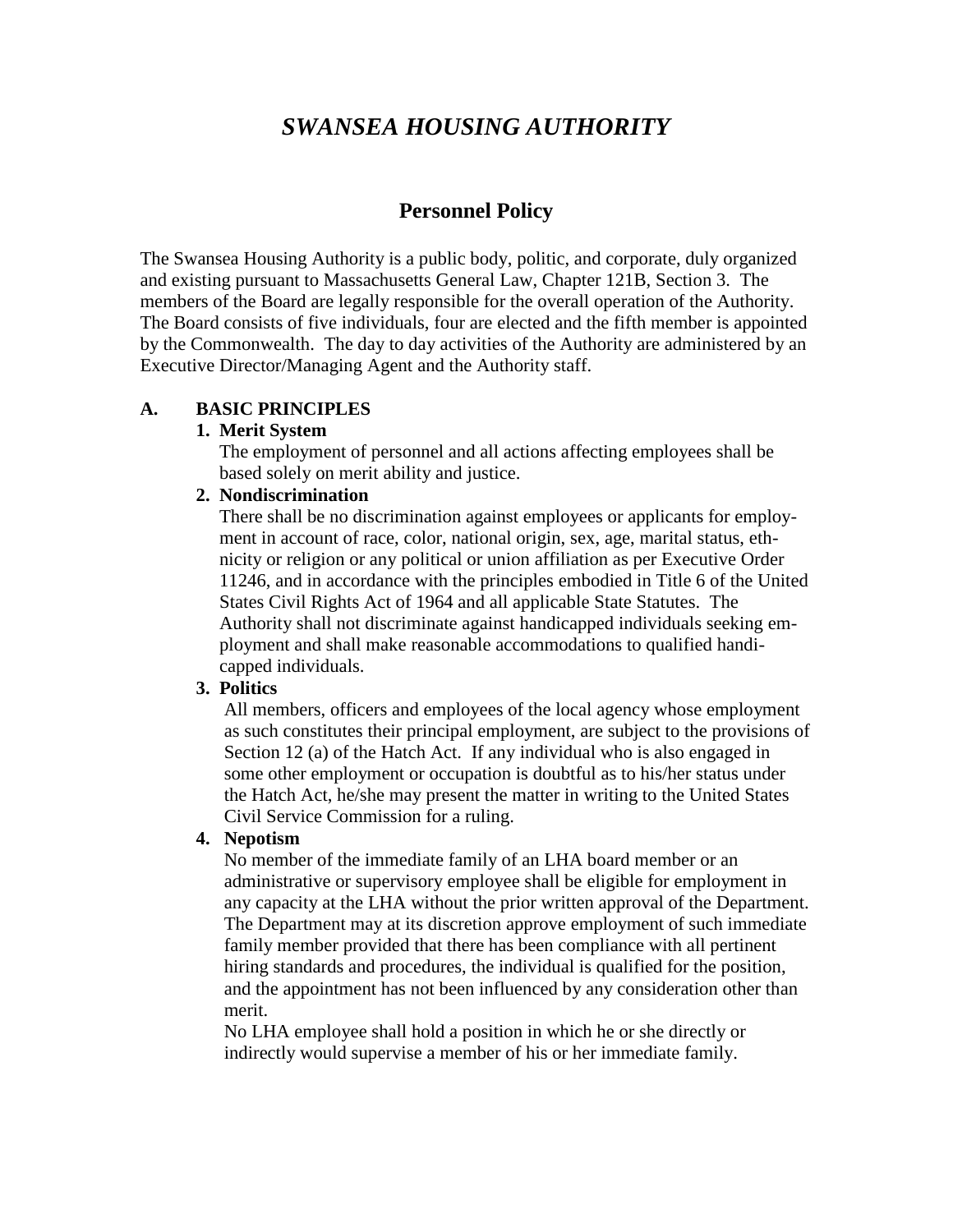No LHA shall contract with or purchase goods or services from an LHA board member, employee, or member of the immediate family of such board member or employee, or from any closely held entity in which an LHA board member or employee holds any capital stock or has any beneficial interest.

#### **B. COMPENSATION**

The Board of Commissioners of the Housing Authority shall exercise dis cretion in authorizing salary levels within the ranges on the schedule. Salaries will be determined on an annual basis and effective upon approval of the budget by the Department of Housing and Community Development.

#### **1. Maintenance**

For maintenance employees whose salaries are fixed pursuant to Massa chusetts General Law, Chapter 121B, Section 29, appropriate compensa tion rates shall be paid in accordance with the prevailing rates by classifycation as established by the Commissioner of the Department of Labor and Industries, subject to the Department of Housing and Community Development's approved budget.

#### **2. Administrative**

For administrative employees other than the Executive Director, appropriate compensation rates shall be determined upon review of the classification performance, current salary, salary range of each of the organizational subordinates and the ability to pay within the prescribed funding level, subject to the Department of Housing and Community Development and HUD's approved budget.

# **3. Executive Director/Managing Agent**

For the Executive Director, the appropriate compensation rates shall be determined upon a review of his/her performance in a manner consistent with the Board's standards, goals, and objectives and in accordance with the current Executive Director's Salary Schedule as published by the Director of Department of Housing and Community Development or Management Fee agreed upon by all parties.

#### **C. AUTHORITY TO EFFECT PERSONNEL ACTIONS**

Authority to appoint, promote, transfer, demote, suspend and separate personnel shall be vested in the Executive Director/Managing Agent and such other officials as are formally designated to act for him/her, except that personnel actions shall be reserved for Board action on the recommendation of the Executive Director/Managing Agent.

#### **D. CHANGES OF STATUS OF EMPLOYMENT**

#### **1. Promotions**

Vacated or newly established positions shall be filled to the fullest extent consistent with efficient operations, by the promotion of qualified employees.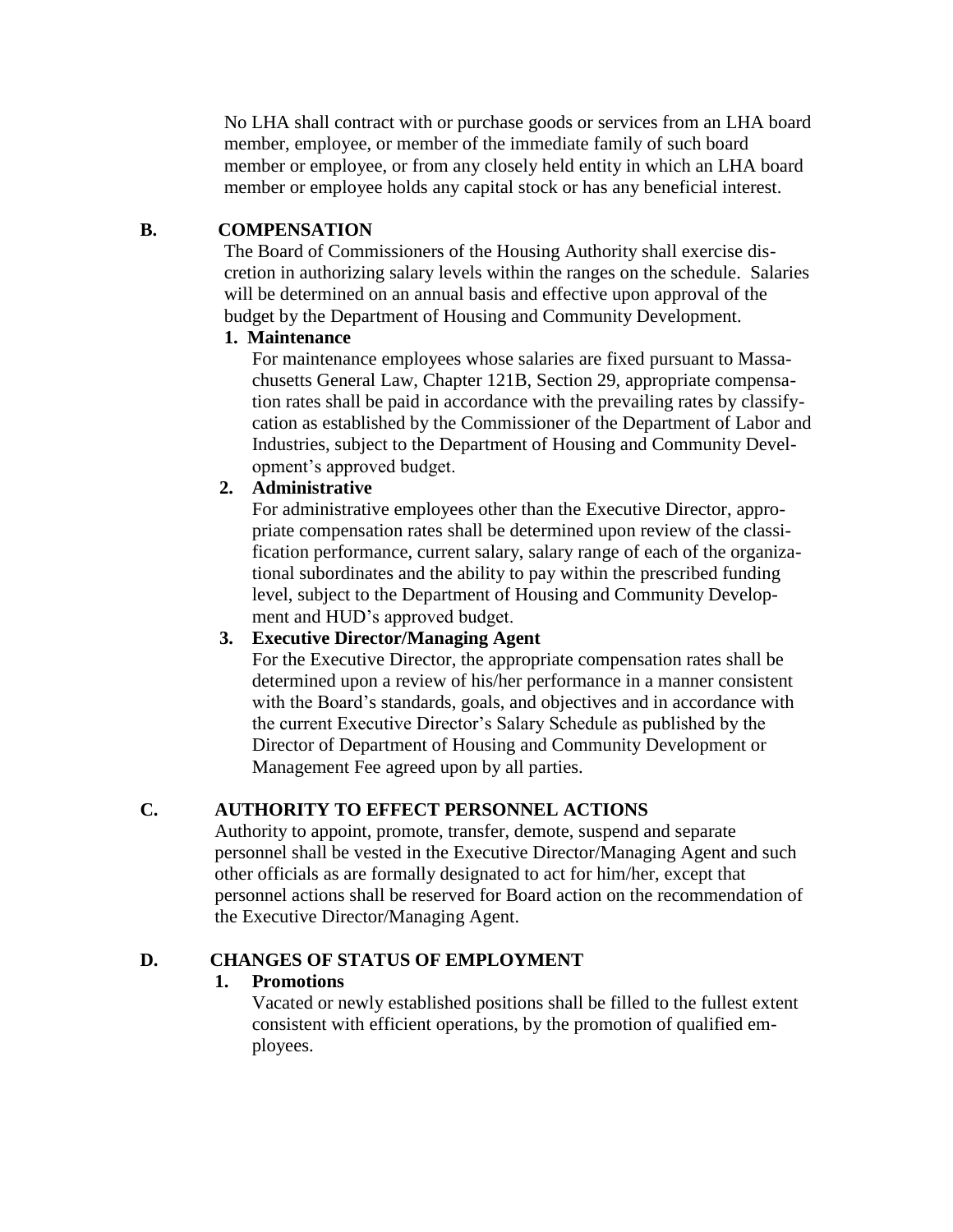# **2. Demotions**

An employee shall be subject to demotion under the following conditions:

- a. If he/she has been found unsuited for his/her present position and may be expected to give satisfactory service in a lower paying position,
- b. If this position has been either abolished or re-allocated to a lower paying class and he cannot be transferred to a position of equal pay. It shall be clearly indicated on all papers that the transaction in no way reflects on the employee's performance or ability.

#### **3. Transfers**

- a. Employees shall be transferred within the organization as far as practical to positions where their highest skills will be best utilized.
- b. When transfers of personnel are necessitated by organizational changes, every effort shall be made to place affected employees in positions which will permit them to retain their salaries.
- c. In making transfers within the organization, due consideration shall be given to the desires of the employee involved.

## **E. SEPARATIONS**

#### **1. Resignations**

An employee who desires to terminate his/her employment shall submit a written resignation at least two weeks in advance, setting forth his/her reason for resigning.

#### **2. Dismissals**

a. An employee who gives unsatisfactory service or who is guilty of substantial violation of regulations shall be subject to dismissal without notice. In such cases the employee, if he/she desires, shall be given a hearing before the Executive Director/Managing Agent, and, if necessary to resolve the case, before the governing body. Separation is subject to M.G.L. Section 121B-29 in accordance with the provisions of Chapter 29 of Sections 41-45 inclusive of said Chapter 31 to the same extent as if said office or position were classified under said Chapter.

b. Disciplinary Process includes the following:

- $\checkmark$  First Offense: verbal warning w/note to personnel file;
- $\checkmark$  Second Offense: written warning placed in the personnel file;
- $\checkmark$  Third Offense: leave without pay for up to three days (depending on the severity of the offense);
- $\checkmark$  Possible Dismissal after third offense.

#### **3. Reduction in Force**

a. If it is necessary to reduce personnel, the selection of employees to be retained shall be based primarily on their relative efficiency and the necessity of the job entailed. Other things being equal, length of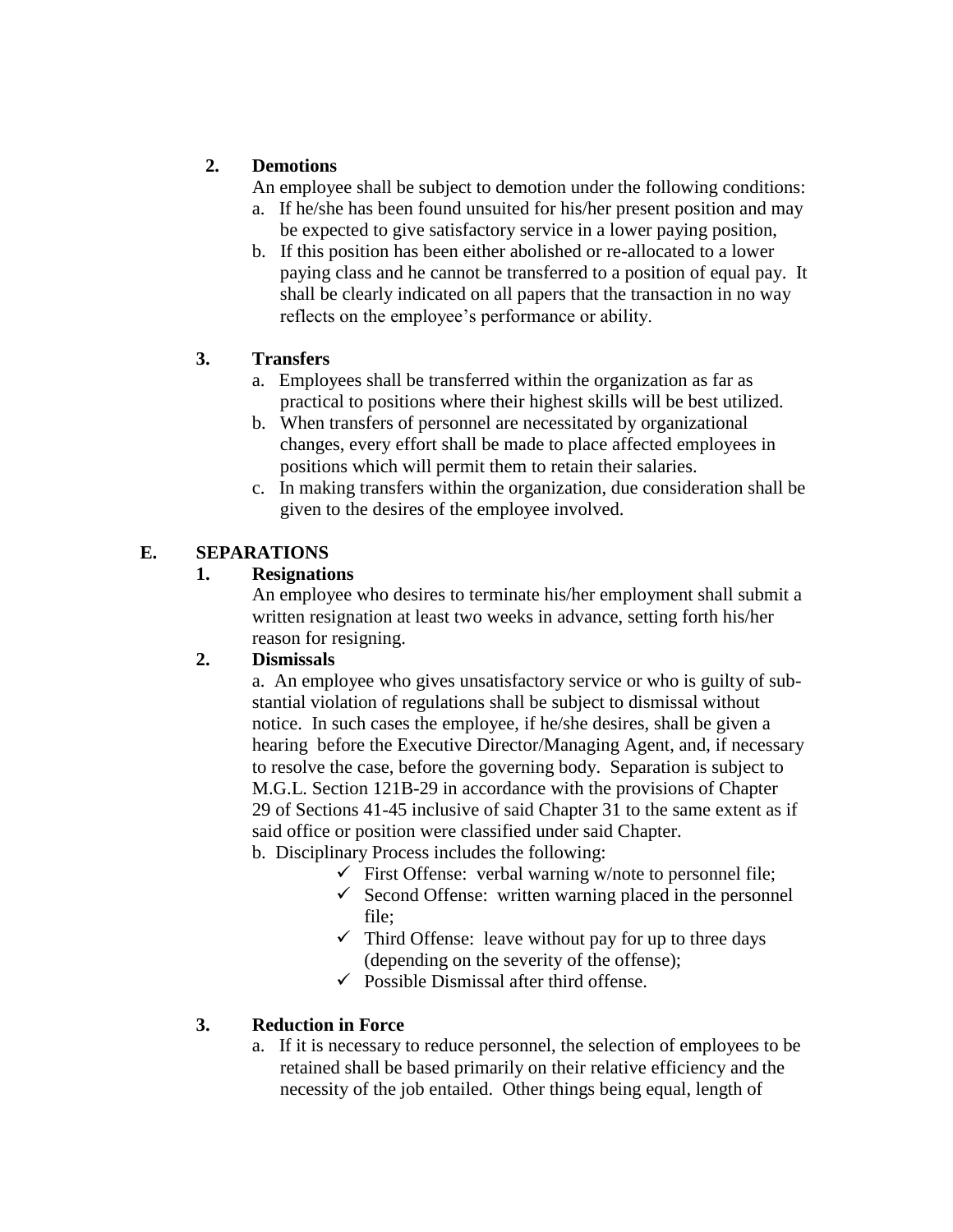service shall be given consideration.

b. At least two weeks notice prior to dismissal shall be given an em ployee except for persons employed for a specific period.

#### **4. Leave Payments**

No terminal leave or severance payments shall be made except for authorized unused balances.

## **F. WORKING HOURS**

#### **1. Regular Work Week**

The regular work week shall consist of 40 hours for maintenance and 24 hours for office personnel. The Executive Director/Managing Agent shall work the hours prescribed by DHCD or the Management Agreement. From Monday through Friday, the work day for maintenance shall begin at 7:00 a.m. and end at 3:30 p.m.; and for staff personnel, the work day shall from 8:00 to noon on Monday, Tuesday, Wednesday and Friday and from 8:00 a.m. to 3:00 p.m. on Thursday. Said hours may be adjusted according to the schedule set by the Executive Director/Managing Agent.

#### **2. Overtime**

Overtime work shall be avoided as far as possible but may be required when an emergency occurs or at the request of the Executive Director/Managing Agent in the interest of efficient operation, in which case the employee shall be paid at the rate of time and a half (rate determined by L & I and Budget guidelines) after working a forty (40) hour work week. Minimum call back shall be two hours. The principal executive personnel shall not be compensated for overtime work . Comp time may be given at the discretion of the Executive Director/Managing Agent.

#### **G. ABSENCES FROM WORK**

#### **1. Holidays**

Holidays with pay shall be observed as follows:

| New Year's Day                    |
|-----------------------------------|
| <b>Memorial Day</b>               |
| Martin Luther King Day            |
| President's Day                   |
| Patriot's Day                     |
| Independence Day (Fourth of July) |

Labor Day Columbus Day Veteran's Day Thanksgiving Day Christmas Day

Such holidays shall be taken on the days which they fall. However, if a Holiday falls upon a Saturday, the preceding day shall be taken as the Holiday. When the Holiday falls upon a Sunday, the following day shall be taken as the Holiday. If a Holiday occurs on a working day within an employee's vacation period, he/she shall receive his/her vacation pay and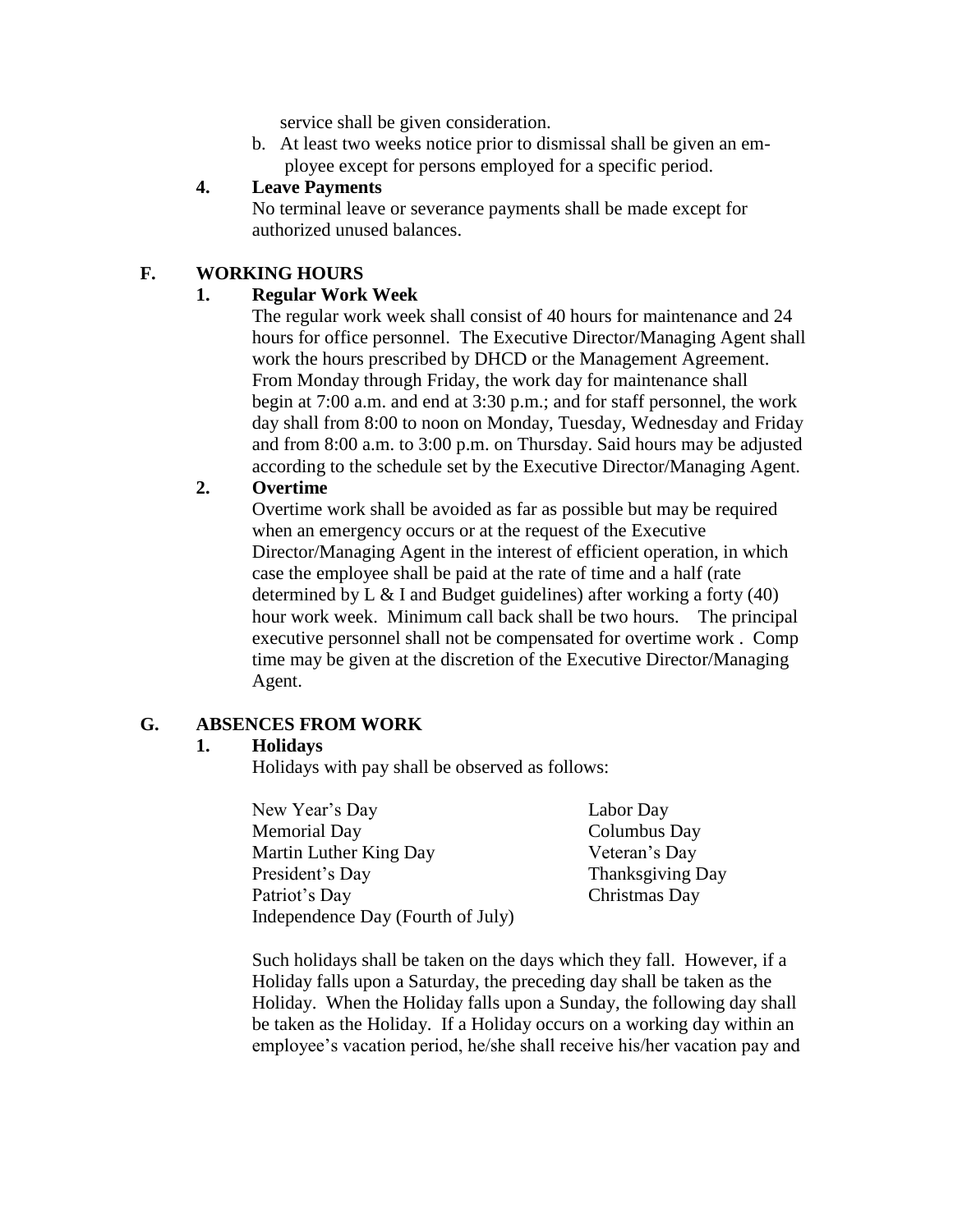not be charged a vacation day. The day following Thanksgiving and a half day on Good Friday, Christmas Eve and New Year's Eve may be given at the discretion of the Board (based on past practice).

#### **2. Vacation Leave**

Full-time employees shall be entitled to five (5) days vacation after six months of continual employment, ten (10) days vacation from year one to and including year five, fifteen (15) days vacation from year six to and including year ten, twenty (20) days vacation from year eleven to and including year fifteen, and twenty-five (25) days vacation after twenty-five years. All leave shall be accrued upon completion of specified time. Upon termination of employment, the employee shall receive payment equal to the amount of vacation pay he/she has earned to date (pro-rated). If termination is caused by death such payment shall be made to the employee's legal beneficiary.

In no event shall vacation allowances be permitted to accumulate in excess of four weeks.

Vacation time shall be mutually arranged with the Executive Director/Managing Agent at such time during the vacation year as will best serve the interest of the Authority. No long term vacation will be granted during the winter/snow months.

An employee who is permanently separated shall be paid in a lump sum for any accumulated annual leave at his current rate of pay, except where his dismissal is due to malfeasance.

Employees working less than twenty (20) hours per week shall not be entitled to benefits, including pension, health/life insurance, deferred compensation, sick or vacation leave or paid holidays, unless specifically approved by the Board and the Department of Housing and Community Development, of applicable. Employees hired as seasonal or temporary shall not be entitled to any benefits or paid leave regardless of hours or time worked.

#### **3. Sick Leave**

Each employee shall be credited with sick leave with pay at the rate of one and one quarter ( 1¼) days per month worked. Sick leave may be accumulated not to exceed a total of one hundred eighty (180) days. Sick leave shall be granted for sickness or injury in the immediate family. Advances of unearned sick leave may be granted at the discretion of the Executive Director not to exceed fifteen (15) days in any one calendar year. Upon retirement or death, sick leave can be compensated up to 20% of total sick days.

#### **4. Military Leave**

An employee who leaves his position to enter military service in time of war or any period of national emergency as declared by the President in connection with national defense or by reason of being drafted, shall be carried on the rolls in a military leave status. Upon his honorable discharge from military service, he shall be entitled to be restored to his same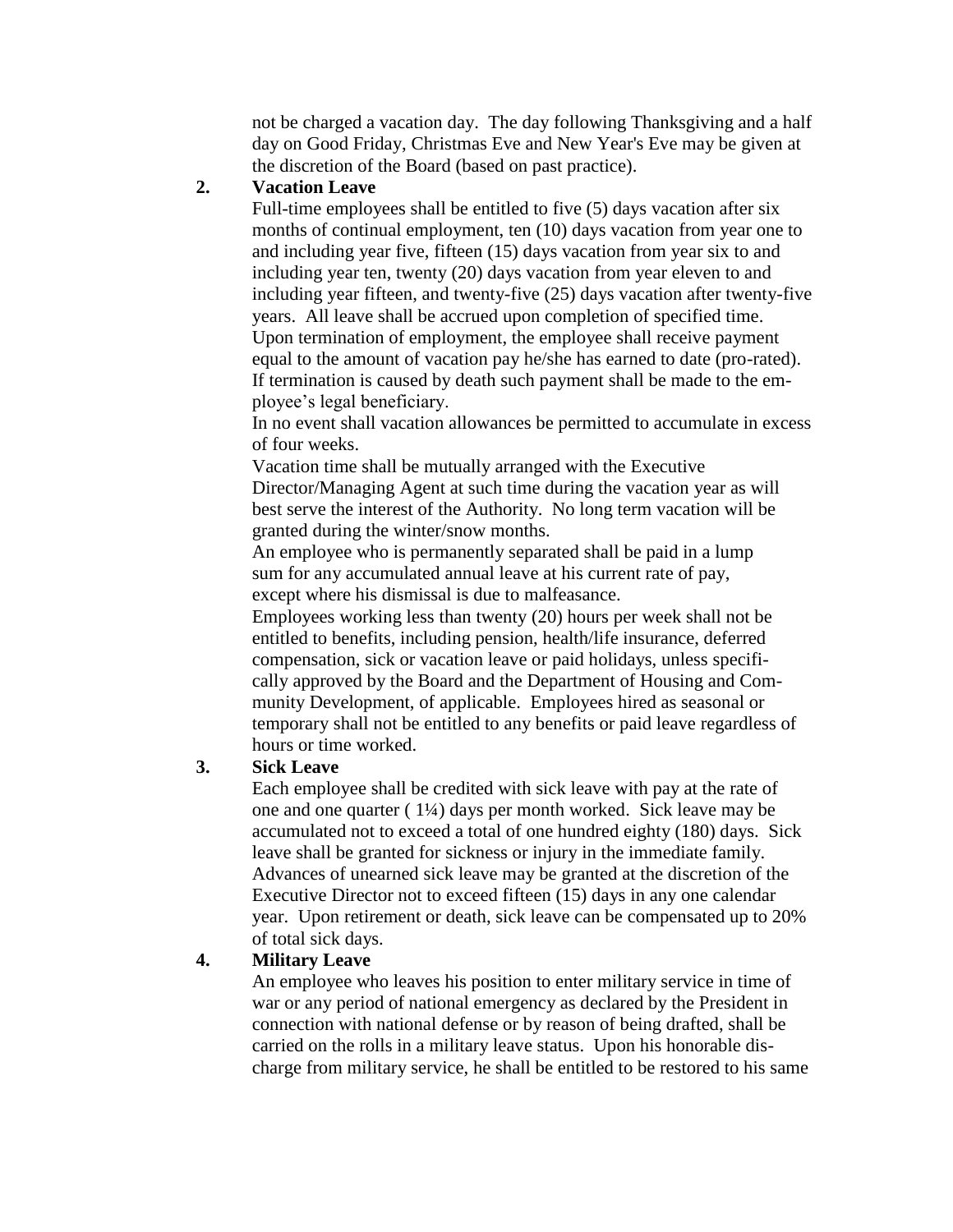position or to a position equally acceptable to him for which he is qualified, provided he applies for reemployment within ninety (90) days after his discharge or before the expiration of any statutory right to reemployment.

Military leave of absence with pay, in accordance with the number of calendar days each calendar year permitted by existent State and Federal law, will be granted to permanent employees who are reservist of the Armed Forces or members of the National Guard engaged in active duty, training, or military aid to enforce law.

#### **5. Court Leave**

Full time employees who are legally served a summons or subpoena requiring his/her service as a member of a jury or a witness shall be granted court leave with pay, provided that the employee promptly notifies his/her supervisor of the obligation. All reimbursements received beyond routine travel and sustenance allowances shall be credited against the affected employee's salary.

When the employee has been granted court leave for jury or witness duty and he/she has been excused by proper court authority, he/she shall report back to his/her worksite whenever the interruption in jury duty will permit four or more consecutive hours of employment.

#### **6. Bereavement Leave**

Paid leave of up to four (4) consecutive calendar days to be granted in the event of the death of one of the following: spouse, child, parent, brother, sister, grandparent, grandchild, parent of spouse, or a person living in the household. The employee may be required to show evidence in order to be eligible for this paid leave time. The leave may either commence on the day of death or end with the date of the funeral at the option of the employee.

#### **7. Leave of Absence**

Upon the request of a full-time employee, the Executive Director/Managing Agent may grant a Leave of Absence without pay or benefits for a period judged beneficial to both the employee and the Housing Authority.

#### **8. Personal Leave**

Employees shall be granted time off for which he/she will be paid at his/ her normal rate to conduct personal business. Such leave shall be subject to the prior approval with reasonable notice to the Executive Director. Personal leave is a maximum of three (3) days per year, beginning after one (1) year of employment. These days **cannot** be accrued.

#### **9. Family Leave**

Full time employees who request leave for the purpose of childbirth or adoption of a child, to care for a spouse or immediate family member with a serious medical condition, or when the employee is unable to work because of a serious medical condition shall be granted leave without pay not to exceed twelve (12) weeks, within a twelve (12) month period, provided that the affected employee: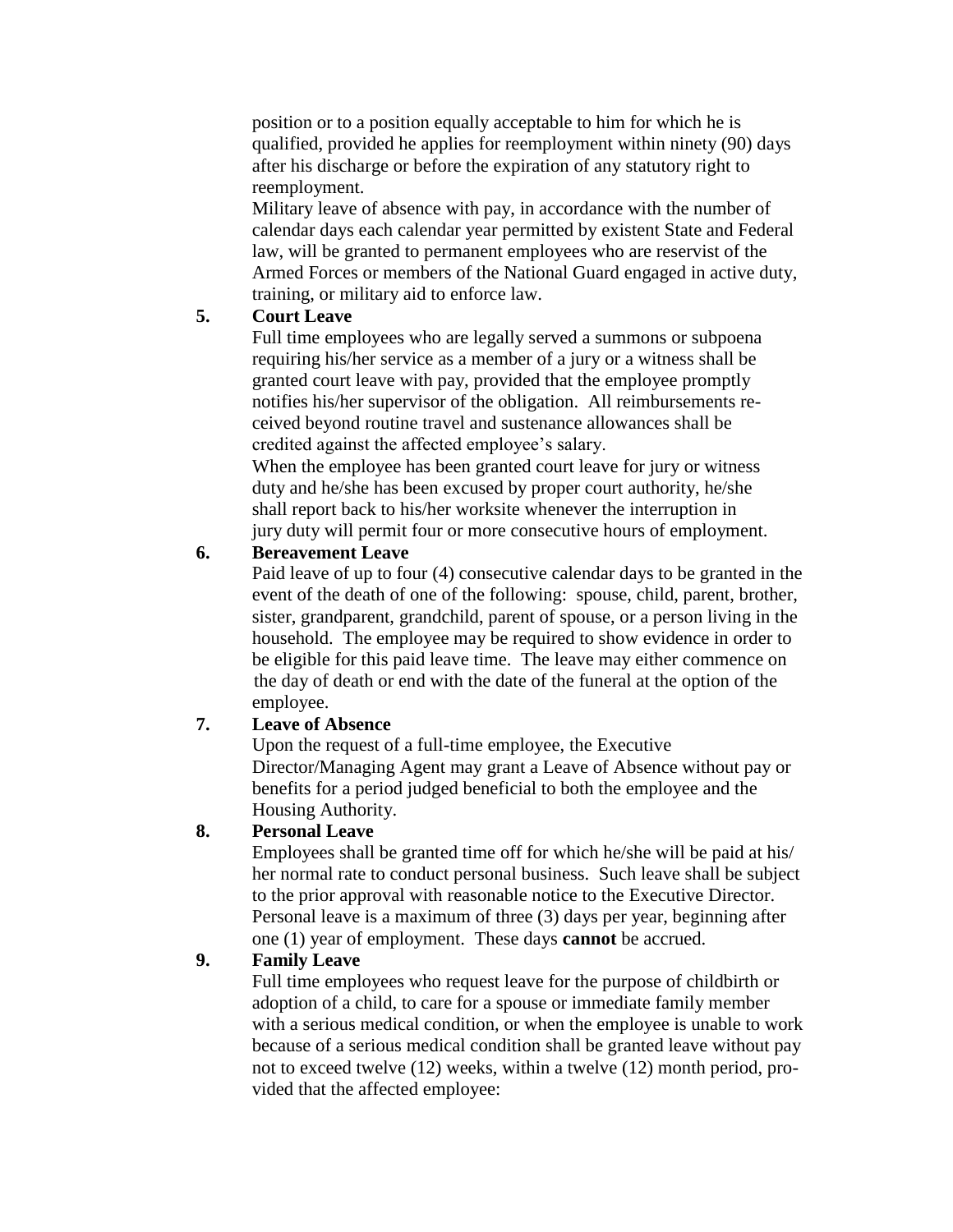Has completed at least twelve (12) months of employment;

Gives at least thirty (30) days written notice of his/her expected departure and intended date of return. This notice shall include a statement of the employee's intention to return to work;

Provided that the employee returns from Family Leave within twelve (12) weeks, he/she shall be entitled to return to the same, or similar, position without loss of employment benefits for which he/she was eligible on the date his/her Family Leave commenced;

While on Family Leave the employees shall be entitled to use earned vacation time, as well as earned sick time, under the other temporary medical disabilities;

The employee shall not accrue benefits (vacation time, sick time, Holidays, etc.), nor shall the Agency be responsible for benefit premiums (insurance, etc.) or employee payments (Credit Union, etc.) during that portion of Family Leave which is uncompensated.

The Authority may, after the family twelve (12) week period of leave has expired, grant an extension of leave, if requested, or declare the position vacant.

#### **H. HEALTH AND WELFARE**

- 1. Employees shall be provided safe, sanitary and healthful working conditions.
- 2. Employees shall be covered by Workmen's Compensation Insurance.
- 3. Employees shall have Reasonable Accommodations. Reasonable Accommo dations is defined as an adjustment to the terms and conditions of employment and/or to the duties of a position due to a qualified employee's disability. It is the Dartmouth Housing Authority's policy to provide Reasonable Accommo dations to qualified employees with disabilities. The accommodations are made to enable the individual to do the job despite his/her handicap. Ac commodations can be made in terms of work schedules, modification of job requirements, and/or provision of adaptive equipment. The employer is re sponsible for providing the accommodation if it is reasonable and would be exempt only if it would impose an "undue hardship" on the employer or un reasonably hinder the employer's ability to provide services to its clients. An employee who believes a Reasonable Accommodation is needed must first self-identify as a handicapped person. Handicaps include both mental and physical impairments as well as disease (such as but not limited to Cancer, Heart Disease and AIDS).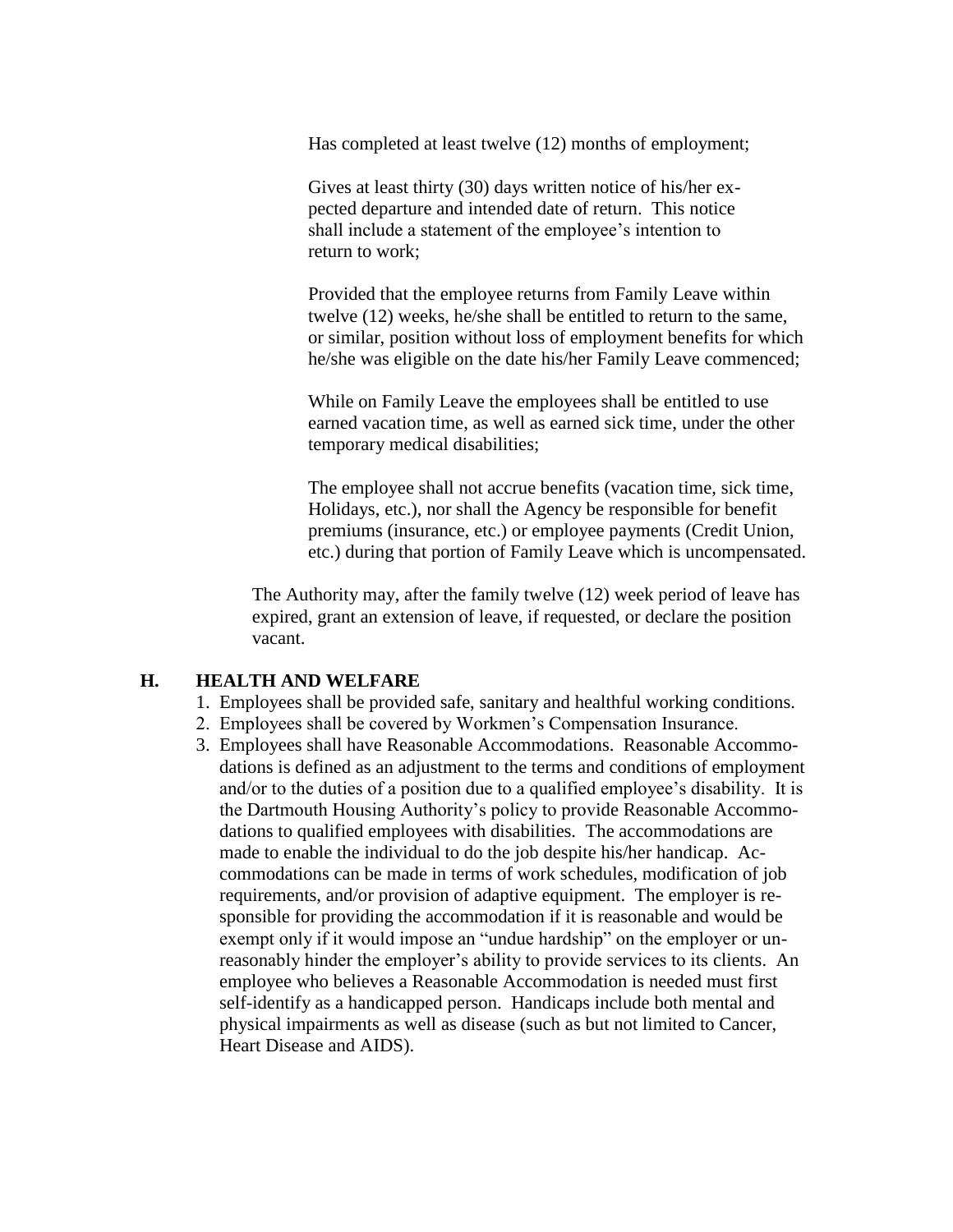# **I. EMPLOYEE RELATIONS**

Employees shall have the right to designate representatives of their own choosing. Employees shall be free to join, or refrain from, joining employee unions. In so doing, employees shall be ensured freedom from restraint, interference, discrimination or reprisal.

# **J. GRIEVANCES**

#### **1. Right of Employees**

Employees shall have the right to present grievances, individually, as a group, or through their designated representatives. In so doing, employees shall be assured of freedom from restraint, interference, discrimination and reprisal. Such grievances shall be presented only through the established lines of authority.

#### **2. Supervisory Responsibility**

Supervisors at all levels shall receive and act promptly on employee's complaints.

#### **3. Appearance before Executive Director/Managing Agent**

Any employee shall have the right to appear before and present his/her grievance to the Executive Director/Managing Agent. The Grievance Policy of the Swansea Housing Authority will be followed.

#### **K. SERVICE RECORDS**

A service record shall be maintained for every employee and shall contain complete information pertinent to his/her employment, including dates of employment and pay.

#### **L. ANNUAL EVALUATION**

Each employee shall receive annual performance ratings. Performance ratings shall be noted in the employee's service records and shall be considered in effecting personnel actions.

#### **M. BENEFITS/COMPENSATION**

#### **1. Health Insurance**

After two (2) full calendar months of employment, the Authority shall provide each full time employee the opportunity to participate in the Health/Life Insurance Plan provided by the State Group Insurance Commission. The employee is responsible for the monthly premium which is deducted from his/her payroll on a weekly basis as determined by Statute or Regulation.

#### **2. Retirement System**

In lieu of Social Security participation, all permanent employees of the Authority shall be required to participate in the Bristol County Retirement System. Employees shall pay the required percentage of the salary to the Bristol County Retirement System through payroll deduction. Percentage is set by the Bristol County Retirement System.

#### **3. Workman's Compensation**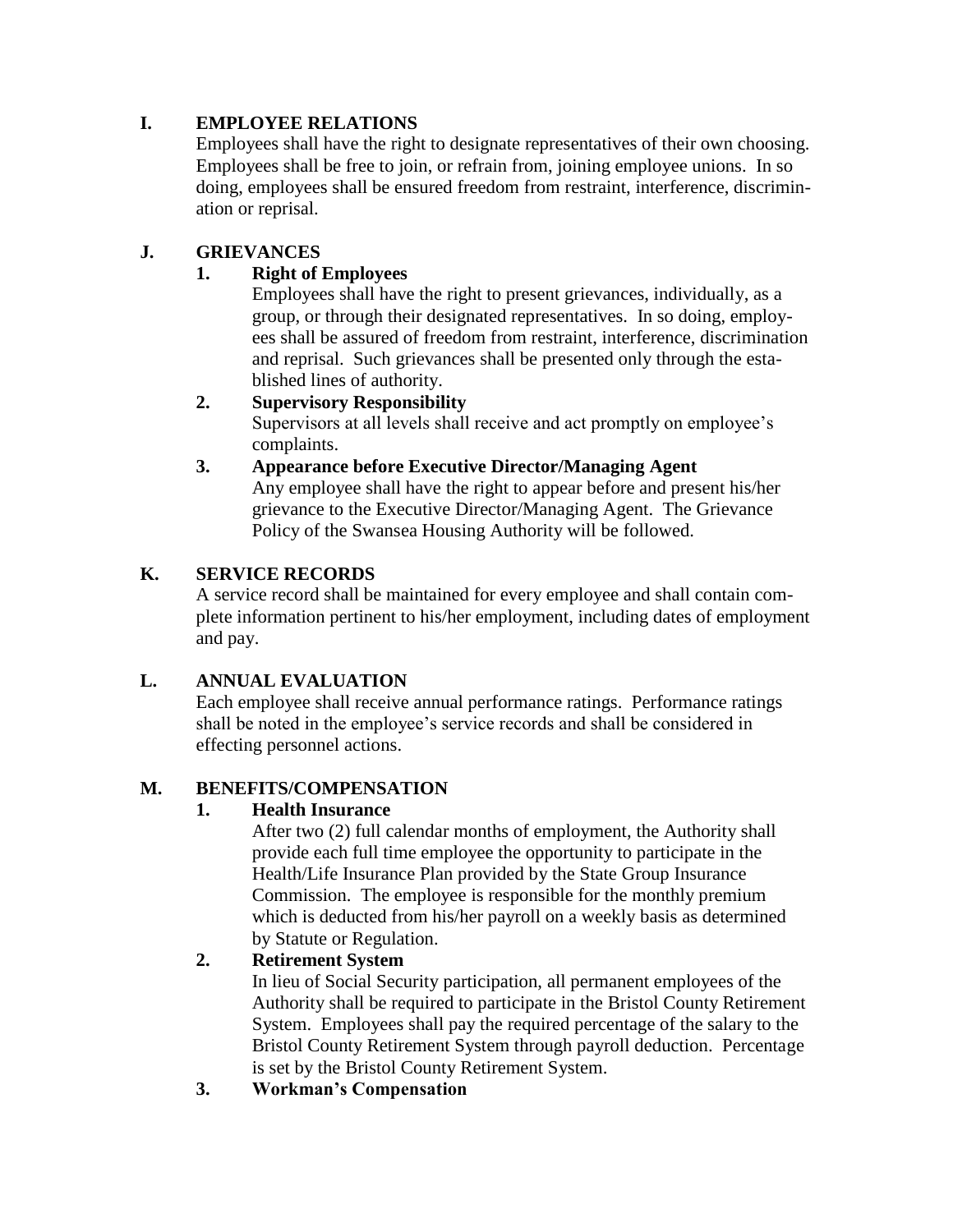All employees of the Authority are insured under the Workmen's Compensation Act of the Commonwealth of Massachusetts. The Dartmouth Housing Authority, as required by M.G.L. Chapter 152, Sections 21, 22 & 30 and amendments thereto, has provided for payments to injured employees by insuring with the Massachusetts NAHRO Workman's Compensation Trust administered by Mass West Insurance of Springfield, MA. All job related injuries should be reported immediately at the time of occurrence to your immediate supervisor and a copy sent immediately to the Executive Director. Said reports shall include the nature of the injury, a complete description of the occurrence and such other information as should be required by law.

#### **4. Unemployment Compensation**

All employees of the Authority are covered under the Unemployment Compensation Law of the Commonwealth of Massachusetts, Division of Employment Security.

# **5. Deferred Compensation**

All full-time employees are eligible to join the Commonwealth's Deferred Compensation Program. Through the program, participating employees may elect to defer a portion of his/her income and thereby accumulate money on a tax sheltered basis.

#### **6. Long Term Disability**

All full-time employees and part-time employees over 20 hours are eligible to enroll in Long Term Disability. Employees electing to join this system shall have the appropriate amount of money withheld from their pay on a weekly basis to cover the cost of same.

# **N. TRAINING/EDUCATION**

The Authority shall provide new permanent employees sufficient on-the-job training and/or outside workshops, seminars, etc. (within budgetary limitations) to gain efficiency in the performance of their assigned duties and responsibilities.

# **O. UNIFORMS AND PROTECTIVE CLOTHING**

The Authority agrees to provide all safety material, equipment and tools required to perform the duties assigned to the employees .

# **P. RETIREMENT**

All permanent employees are eligible to participate in the retirement plan. Participation is optional with employees as of the effective date of the retirement plan, but participation by any person hired after that date shall be a condition of employment.

# **Q. BONUSES AND GIFTS**

Project costs shall not include the cost of any bonus payments or Christmas or other gifts in cash or any other form.